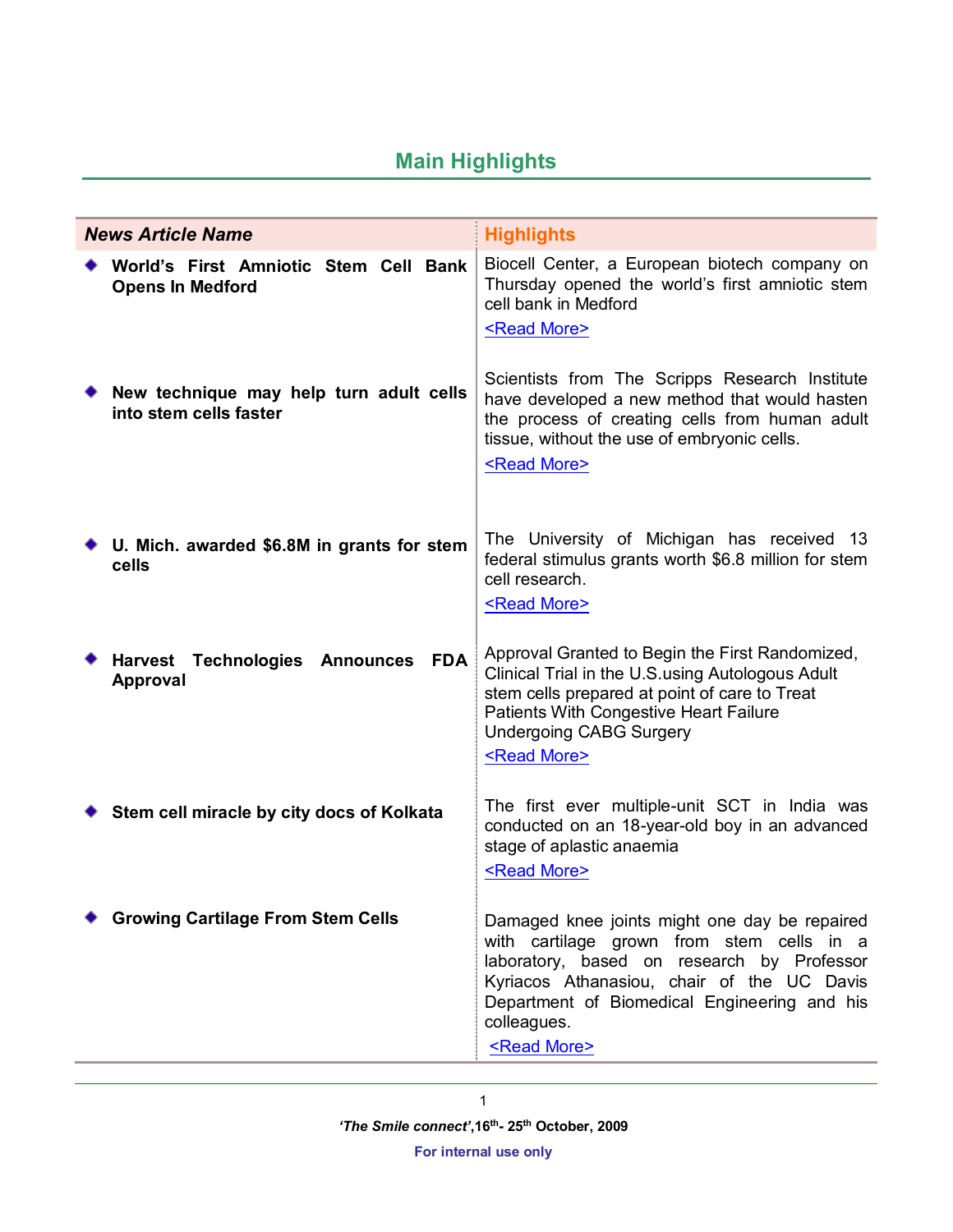## <span id="page-1-0"></span>**1. World's First Amniotic Stem Cell Bank Opens In Medford 22nd October, 2009**

A European biotech company on Thursday opened the world's first amniotic stem cell bank in Medford.

The company, *Biocell Center*, does work in fertility and infant care. CEO Kate Torchilin said the new facility will be the first in the world to collect and store amniotic stem cells for their unique therapeutic properties:

"That is the mission of our company: to offer the opportunity to store the sample to medical centers and physicians who think their patients will benefit from this service," Torchilin said.

Biocell Center has offices in Italy and Switzerland, but says it's opening the amniotic stem cell bank in Medford because of the strong life sciences sector in Massachusetts.

<span id="page-1-1"></span>**Back**

Biocell website :<http://www.biocellcenter.com/en/>

### **Source: Boston Globe**

## **2. New technique may help turn adult cells into stem cells faster 19th October, 2009**

Scientists from The Scripps Research Institute have developed a new method that would hasten the process of creating cells from human adult tissue, without the use of embryonic cells. According to lead researcher Professor Sheng Ding, the new technique is 200 times more efficient, twice as fast as conventional methods and a lot more safer in transforming adult human cells into stem cells or "induced pluripotent stem cells (iPS).

"Both in terms of speed and efficiency, we achieved major improvements over conventional conditions," Nature quoted Dr Ding as saying.

"This is the first example in human cells of how reprogramming speed can be accelerated. I believe that the field will quickly adopt this method, accelerating iPS cell research significantly," Ding added. During the study, Ding focused on manipulating a naturally occurring process in cells, in particular in a type of adult cell called fibroblasts, which give rise to connective tissue.

This naturally occurring process called MET (mesenchymal to ephithelial cell transition) pushes fibroblasts closer to a stem-cell-like state. The team tested various drug-like molecules that can inhibit the TGFb (transforming growth factor beta) and the MEK (mitogen-activated protein kinase) pathways, known to be involved in the MET process.They have discovered two chemicalsALK5 inhibitor SB43142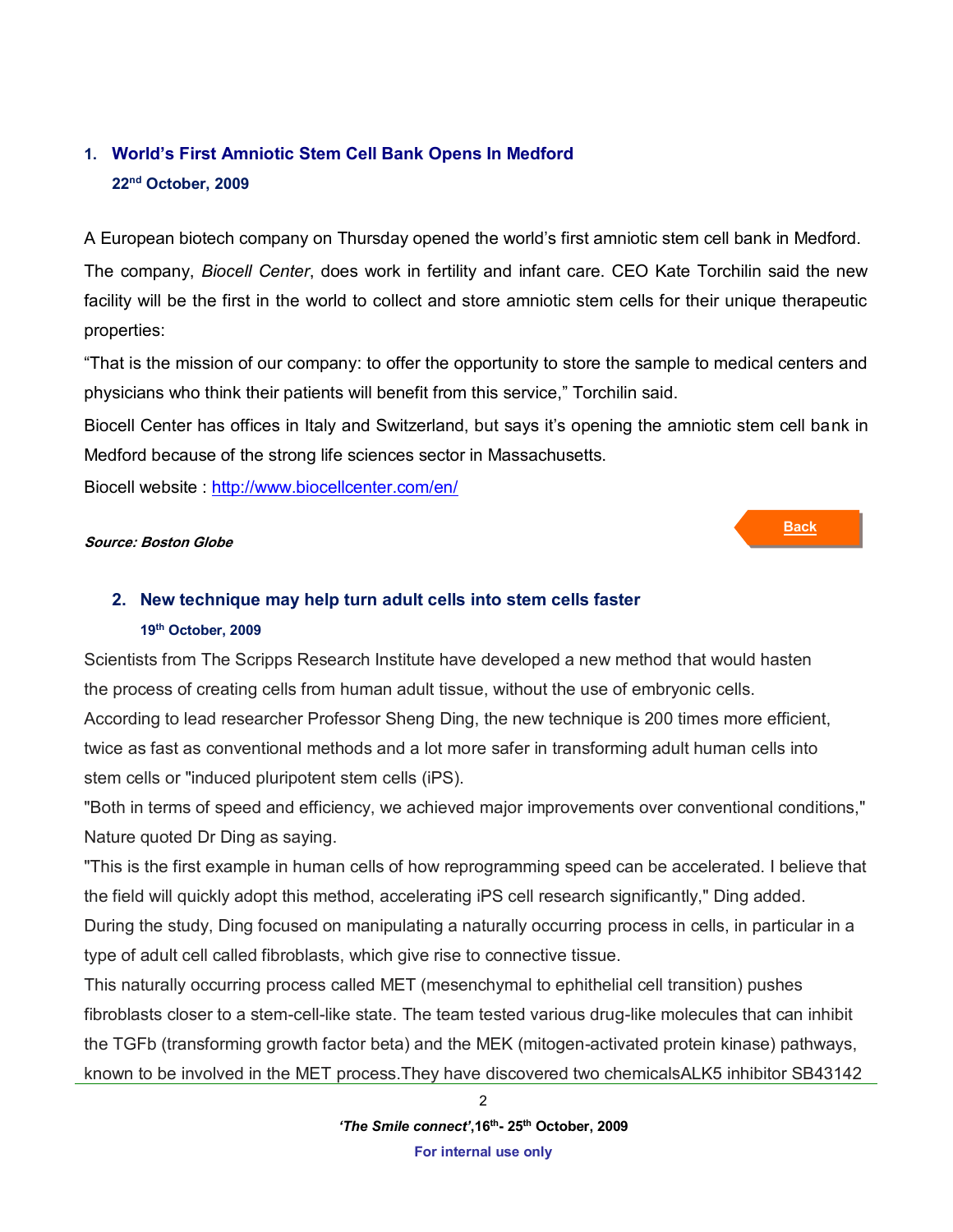and MEK inhibitor PD0325901, which when used in combination were highly effective in promoting the transformation of fibroblasts into stem cells.

"This method is the first in human cells that is mechanism-specific for the reprogramming process," said Ding.And the two-chemical technique bested the efficiency of the classic genetic method by 100 times, he added.The findings appear in online issue of the journal Nature Methods.

### *Source: DNA India*

**Back**

# <span id="page-2-0"></span>**3. U. Mich. awarded \$6.8M in grants for stem cells 22nd October, 2009**

The University of Michigan has received 13 federal stimulus grants worth \$6.8 million for stem cell research — a sign of the state's growing clout since voters last year eased restrictions in the emerging field that seeks treatments and cures for numerous diseases.

The Ann Arbor university released the findings Thursday after analyzing about \$5 billion in grants awarded this year by the National Institutes of Health as part of the \$787 billion economic stimulus program. That is part of \$10.4 billion the NIH received from the program for grants that must be awarded by Sept. 30, 2010.

Sean Morrison, director of the university's Center for Stem Cell Biology, said the state and its leading institution for stem cell research raised their profiles since the passage last November of Proposal 2, which changed state law to allow people to donate embryos left over from fertility treatments for scientific research.

He said the school's efforts also have been boosted by President Barack Obama's executive order earlier this year to end limits on using federal dollars for stem cell research. It reversed former President George W. Bush's Aug. 9, 2001 directive that banned federal funding for research into stem lines created after that date.

"The passage of Proposal 2 made it possible for millions of dollars in new resources to flow into the University of Michigan to be invested into ... stem cell research," Morrison said.

The university is among the leading academic recipients for the stem-cell research grants, alongside Johns Hopkins University, University of Wisconsin, Harvard University and the California university system.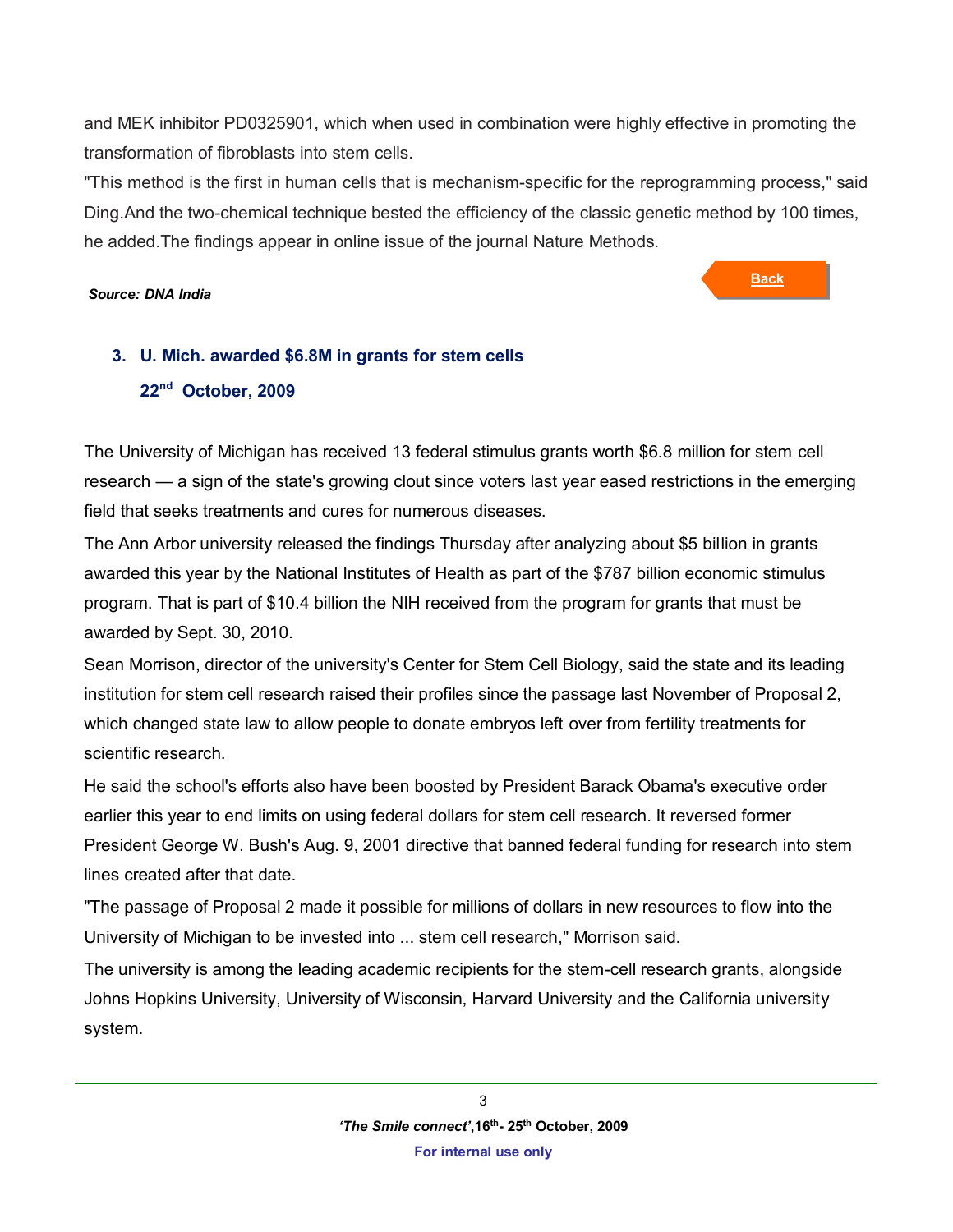The grants are among more than 260 stimulus awards the University of Michigan has received to date from the National Institutes of Health in all areas. Overall, the state of Michigan has received 395 stimulus grants through the NIH, placing it ninth among states.

University of Michigan's research uses adult and embryonic stem cells, as well as adult cells that have been reprogrammed to behave like embryonic stem cells.

Morrison was awarded \$744,000 to examine the potential of using human embryonic stem cells to develop a treatment for Hirschprung's disease, a birth defect related to the nervous system regulating intestinal functionOther grant recipients include dentistry professor Russell Taichman, who received \$971,456 for a two-year study that will use reprogrammed adult stem cells to heal and restore facial and skull tissues following disease or trauma; and cardiovascular medicine professor Mario Delmar, who received \$500,000 to examine a type of cardiac stem cell involved in forming scars within the heart.

Many researchers and advocates say stem cells, which can turn into any organ in the body, hold promise for treatments and cures for cancer, diabetes, spinal cord injury and Lou Gehrig's disease. Critics oppose the destruction of human embryos and fear such work will not be properly regulated. Morrison said the university has spent most of the past year since the passage of the proposal clearing the hurdles imposed by "rational" regulations stemming from the state and federal actions. The school has constructed new research laboratories and is hiring new faculty and researchers.

He said the latest round of federal funding "really does stimulate biomedical research in important ways in this country."

"Our ability to do research has really declined over the past 10 years, during the Bush administration," he said. "This new money coming into the system is really coming at an important time to reverse that decline."

### **Source: The Associated Press**

## <span id="page-3-0"></span>**4. Harvest Technologies Announces FDA Approval**

### **22nd October, 2009**

This is a two phase 42-patient 'feasibility'clinical trial using the company's BMAC System to concentrate autologous bone marrow cells to treat patients with congestive heart failure undergoing treatment with



4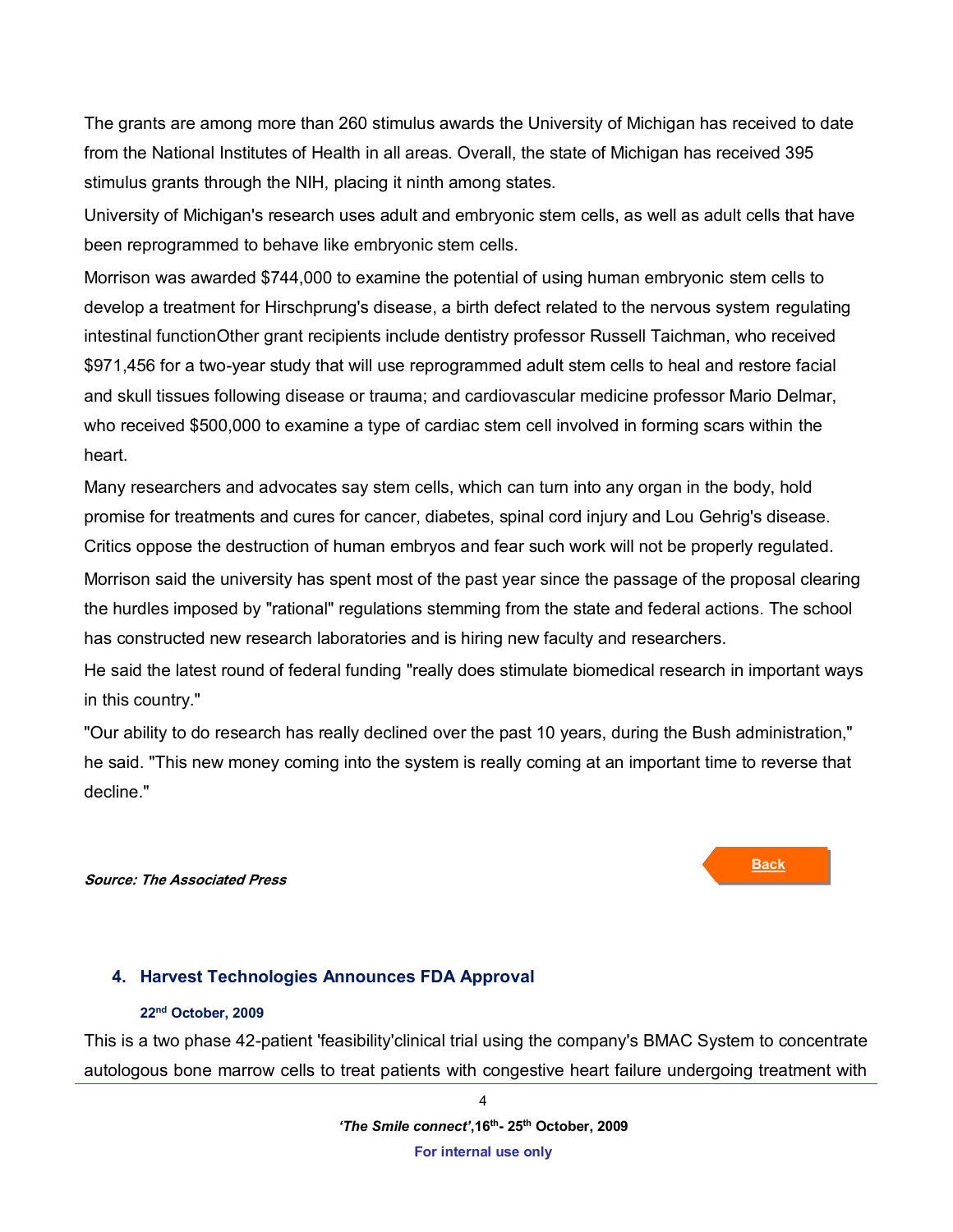coronary artery bypass grafting (CABG) Surgery. The BMAC System is a point-of-care device used in the operating room to concentrate patient's own (autologous) bone marrow stem cells in approximately 15 minutes. The study's design provides for randomization of subjects into two study cohorts: Treatment Group who will have the Harvest cellular composition injected into the myocardium after CABG surgery and Control Group who will receive only the CABG surgery.

Congestive heart failure (CHF) has emerged as a major chronic disease among patients in the United States. About 400,000 new patients develop CHF each year. Morbidity and mortality rates are high; annually, approximately 900,000 patients require hospitalization for CHF, and up to 200,000 patients die from this condition. The average annual mortality rate is 40-50% in patients with severe (New York Heart Association [NYHA] class IV) heart failure. CHF accounts for over 10 million office visits, 6 million hospital days and \$30 billion in direct costs each year. The initial stages of heart failure are managed with medical therapy and the end-stage heart failure is managed with surgical procedures in addition to medical therapy. The "gold standard" surgical treatment for myocardial revascularization is coronary artery bypass grafting (CABG).

Although surgical and catheter based revascularization of ischemic myocardium can treat angina, reduce the risk of myocardial infarction, and improve function of viable myocardium, these treatments can not restore the viability of severely ischemic and/or necrotic myocardium. Autologous cell therapy has been studied as an innovative treatment option for this patient population. Recent discoveries showing that primitive, pluripotent stem/progenitor cells may differentiate into functional myocardial or vascular tissue have ignited great interest and sparked studies utilizing

these cells as a treatment strategy for acute myocardial infarction and chronic ischemic heart disease. Several papers have shown that autologous bone marrow may be the most practical and safest source for these reparative cells, as pre-clinical data suggest that subsets of bone marrow derived cells may be able to generate both functional cardiomyocytes and blood vessels.

However, two major obstacles associated with autologous adult stem cell therapy have been the lack of a simple, practical method for integrating cell therapy within the clinical setting and credible scientificbased, randomized controlled studies. "Our BMAC technology is making the benefit of cellular therapy available right now for European physicians," said Gary Tureski, President of Harvest Technologies. "They are able to harvest and concentrate autologous adult stem cells easily and quickly, at the point of care -- thereby enabling them to develop cellular therapy treatments for orthopaedic and vascular diseases, today. We believe that this experience will prove to be a major benefit to cellular therapy approaches for cardiac disease."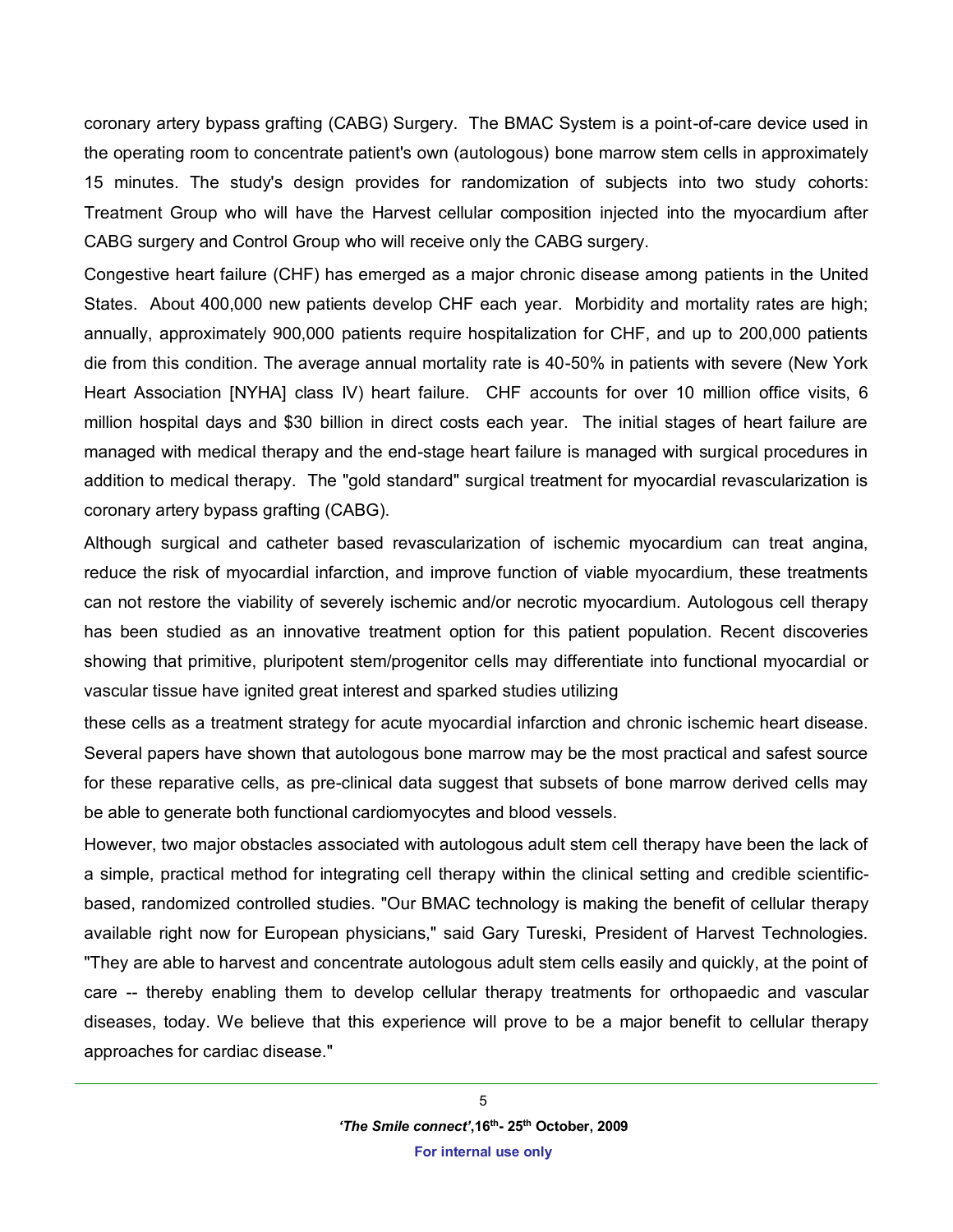Principal Investigator Dr. Amit Patel, MD, associate professor of surgery at the University of Utah School of Medicine, will lead this U.S. clinical study. "Having a methodology for concentrating a composition of bone marrow cells in the operating room represents the next phase in the evolution of cell based therapies for cardiac disease. The Harvest rapid bedside method can do in minutes what other methodologies used in our first series of clinical trials needed hours to complete." Harvest Technologies is a privately held company based in Plymouth, Mass.

#### *Source: Los Angeles News*

**Back**

## <span id="page-5-0"></span>**5. Stem cell miracle by city docs of Kolkata**

## **17 th October, 2009**

Stem cell transplants from a single donor are not new. But, in what could be a pathbreaking initiative in the field of bone marrow transplant, doctors at a private hospital in the city have conducted a stem cell transplant (SCT) using the umbilical cord blood of three different donors. The first ever multiple-unit SCT in the country was conducted on an 18-year-old boy in an advanced stage of aplastic anaemia. Aman Khandelwal has been suffering from the disorder for around a year-and-a-half. The boy, from Maunath Bhangar near Varanasi, had collapsed during a PT class in February last year. He was initially treated for fever and weakness.

When there was no improvement, his blood was examined. It was then that doctors found that he had a very low count of haemoglobin. Doctors gave him iron capsules, but the haemoglobin continued to dip, until he had to be given a blood transfusion.

Aman was then taken to Sanjay Gandhi Post Graduate Institute of Medical Sciences, Lucknow, where an examination of his bone marrow confirmed that he had aplastic anaemia, a blood disorder in which the bone marrow stops producing blood cells and platelets. Aman's father Nirmal then took the boy to Bombay Hospital.

When several rounds of "immuno-suppressant" medication and subsequent blood transfusions did not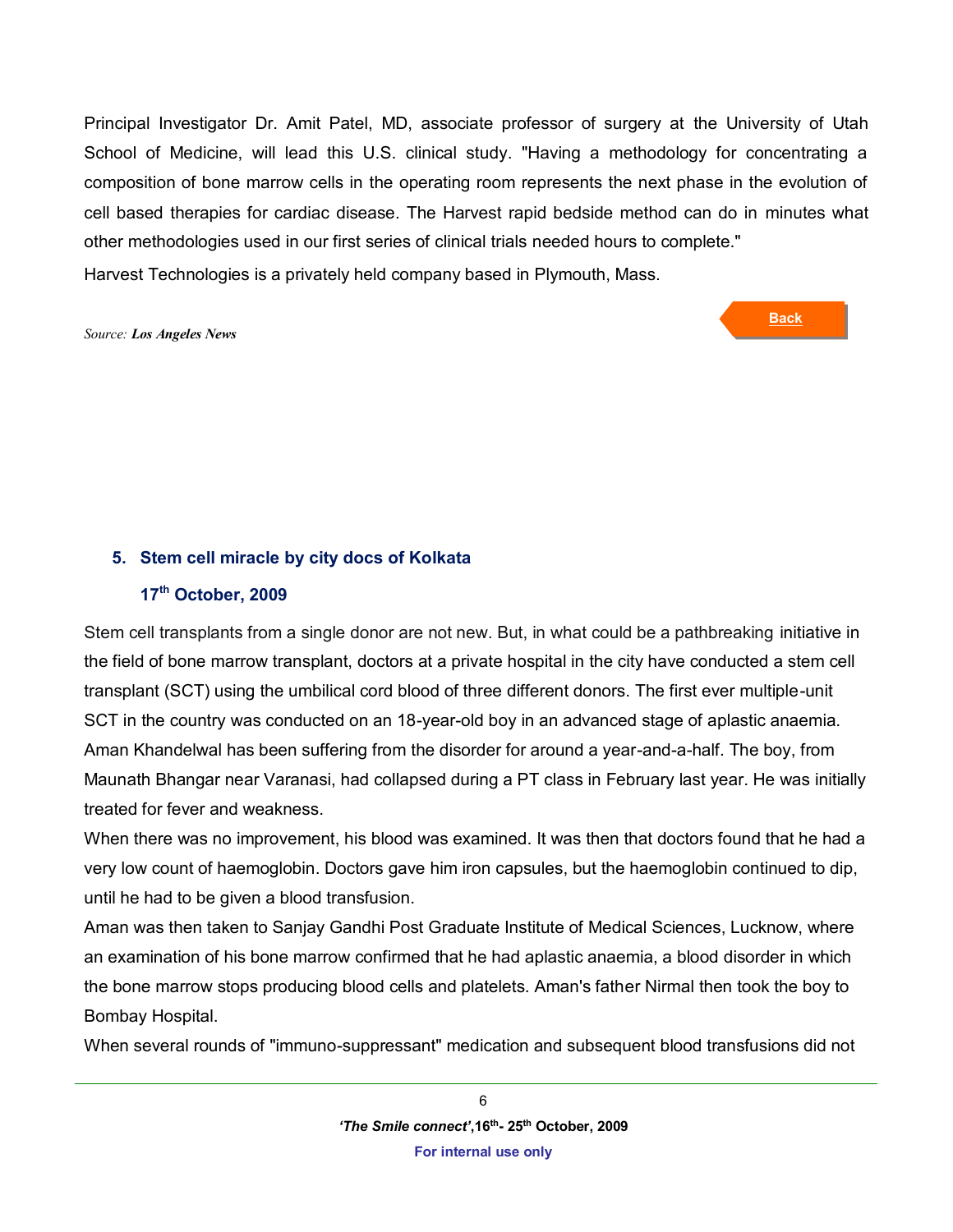work, doctors at Bombay Hospital gave up. Six months had passed by then, and Rs 40 lakh was already spent. The ailment had also proceeded to an advanced stage. Aman's parents took him home with no hope that their only son would survive.

That is when Aman's family chanced upon a newspaper report about SCT on aplastic anaemia at Netaji Subhash Chandra Bose Cancer Research Institute (NSCBCRI), Kolkata. "I wanted to live on, and my parents saw a ray of hope," says Aman.

Aman was brought to NSCBCRI in September. By then, his condition had become so severe that he was bleeding from his eyes and gums. "We immediately decided to go for multiple-unit SCT. At such an advanced stage, this was the only resort. Though there were risks involved, they were worth taking," said NSCBCRI medical director Dr Ashis Mukhopadhayay. The doctors got reference of a same type of transplant in a cancer research institute in Seattle on advanced leukemia patients, which emboldened them.

A crack team of doctors was formed, which included Ritwik Pandey, Pinaki Ranjan Gupta, Ujjal Roy, S K Biswas and M Guin. Doctors Deepa Choudhury, Prasenjit Choudhury and Kushabrati Ghosh provided the three units of cord blood. Aman was admitted on September 27 and the transplant was done over three days. The total cost of treatment? Rs 5 lakh.

"In patients with severe aplastic anaemia, there is about 50% chance of rejection in case of single-unit SCT. The risk of multiple-unit SCT is that the patient has a chance of developing graft-versus-host diseases. But this can be taken care of with proper medication," said Mukhopadhyay.

Aman will stay in hospital for three weeks. He is expected to be able to get back to school in another six months.

"I miss school immensely. My heart is always at the basketball court and the cricket field. Wish me luck, so that I could go back to school again," said the Class XI student.

*Source: The Times of India* 

## <span id="page-6-0"></span>**6. Growing Cartilage From Stem Cells**

**22nd October, 2009**

Using adult stem cells from bone marrow and skin as well as human embryonic stem cells, Athanasiou chair of the UC Davis Department of Biomedical Engineering and his colleagues, have already grown